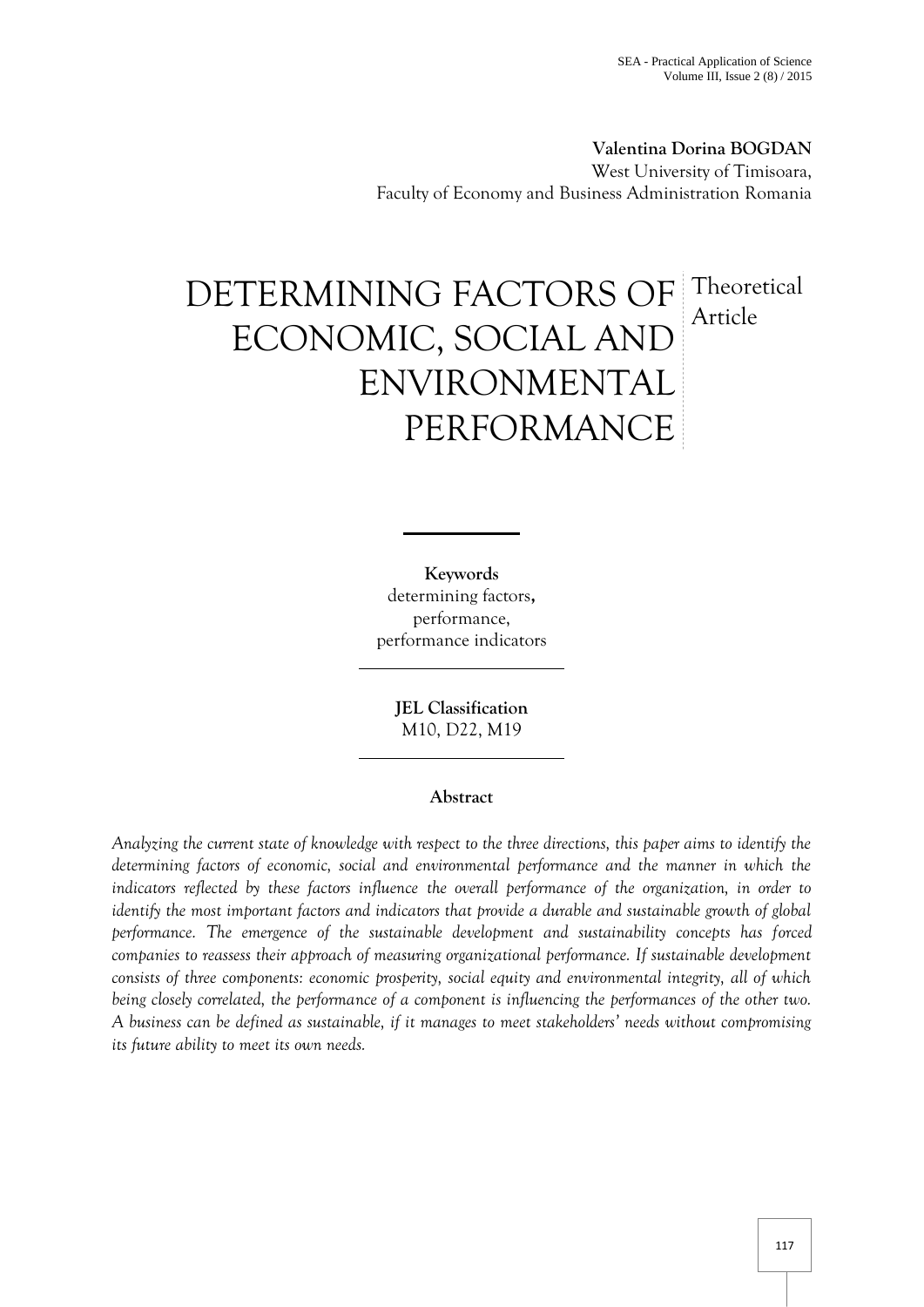## **Introduction**

The new economic context in which commercial transactions are carried out, defined by its unpredictable and ever changing character, determines the transition from reactive, planning and then control-based thinking, then to a proactive, dynamic thinking, based on<br>measurement-action-reaction. Therefore measurement-action-reaction. performance is measured not to control, but to drive and control.

Measuring economic performance stems from the need for action. The measurement tools and methods are different but complementary, however they have some common characteristics, among which the ability to be adjusted and used periodically, objectivity, strictness. The economic entity's performance measurement is carried out with the help of indicators, the indicator thus becoming an important decision tool, which checks whether the actions performed by the company are in accordance with the direction approved by its shareholders and directors. Therefore, performance measurement involves following a methodology in which the main directions for action are as follows: shareholders, customers, suppliers, employees, the local community.

A performance measuring system must, as a priority, follow:

coverage area;

- clarity and simplicity - the indicators are clear and easy to understand;

a balance between financial and nonfinancial indicators;

- adaptability - alignment to the entity's strategy

- causal relationships;

stakeholders' needs.

A company's performance is useful in: forecasting its capacity to generate cash flows; in determining the way in which the company will use its resources; in order to assess the potential variation of the economic resources controlled by it in the future. In the current economic context, performance research reflects the need to render perfect its measurement and evaluation tools for the purpose of better reflecting the results obtained according to the requirements of the vested interest holders. Ascertaining, measuring, analysis and improvement of organizational performance plays a very important role within every company. (Demyen & Lala Popa, 2014.)

#### **Specialized literature**

Over time, the performance measuring and evaluation process underwent a series of stages and was carried out in various forms, thus in the period of the 1950s-1980s in assessing performance, the cost - value/ benefits pair was used, together with a number of assessment criteria such as: obtained results, competition, quality of products offered,

various environmental and social values. Around the 1980s-1990s, performance was defined according to the level of achievement of the proposed objectives. In the 1980s, considerable efforts have been made in quality and productivity centers worldwide in order to understand the dynamics of enterprise performance. Thus, an overall perspective in performance management and measurement was achieved:

quality and productivity improvements find their foundation in the fundamental mission stakes, in managerial orientation and practice. In other words, if there is no precise vision of the the desired quality, we cannot speak of improvement;

attention must be focused on key services provided to customers more than on individual or group activities. In conclusion, an activity or a process has importance only to "deliver" a significant added value in order to satisfy the customer;

the staff needs continuous training to ensure effective work and to encourage positive reinforcement;

- the study of operational processes provides a huge potential for improving quality and productivity;

improved quality and productivity is possible only if the guidelines are from top to bottom, while the objectives and rules are established from the bottom up;

- progress groups must be able to be innovated; to have the expertise required and to evolve in a climate that is stimulating and conducive for improving quality and productivity.

Things have evolved in the interval 1990-2000 performance was defined in terms of the efficiency productivity pair, and from then until the present the concept of performance has evolved towards a global approach - value creation including both financial and non-financial aspects (this includes mainly elements of an environmental and social nature). Despite all that, up to the present moment a consensus on the definition, methodology and performance models used at a general level was not reached, due to the widely differing management policies of companies, influenced in turn by legal regulations, instability within the company, etc. No model of indices and indicators to measure and evaluate all three dimensions of company performance, namely economic, social and environmental, was found. ( Savin Mihai, 2012).

Because, in an economic entity, complex economic phenomena and processes are taking place, in order to measure and evaluate performance, company management uses a balanced indicator system, which contains both financial indicators and non-financial indicators. ( Pantea, et al. 2014). The new performance measurement models made up of financial and non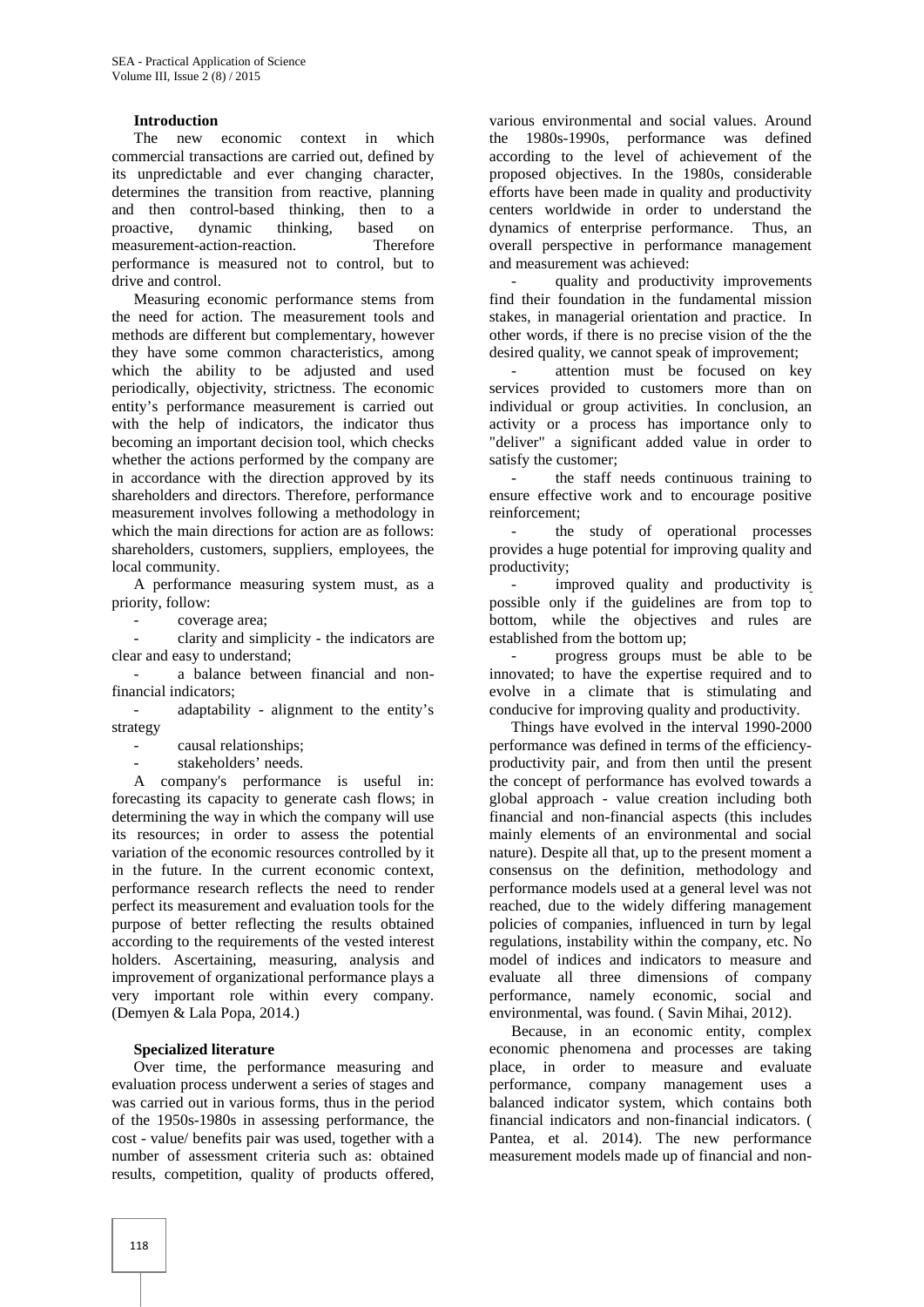financial indicators must meet the following conditions:

- to reflect the economic - financial reality of companies;

to provide easy to understand, relevant, definite and measurable information;

to highlight the company's objectives and strategy, the effectiveness of the activities carried out, the company's ability to adapt to market requirements;

to provide viable recommendations that the company can apply;

to show the satisfaction and motivation of employees as well as the organization's impact on the environment and the population.

## **Determining factors of organizational**

#### **performance**

The determining factors are the intangible elements that cause the occurrence of an effect, influencing the obtaining of certain results.

The performance of an organization is determined by:

- its level of consistency and stability;

its ability to procure and utilize resources;

its reputation and image:

the synergy of the multiplication of specific determinants such as relationships with employees, communication, mission, philosophy and leadership style, recognition, the quality of organizational processes.

Over time, a number of determinant performance factors have been identified. Drucker has identified the following factors as crucial to achieving performance:

- Social responsibility;
- Customer satisfaction;
- Employee performance;
- Management performance;
- Internal productivity;
- Employee attitude;
- Management development;
- Operating budget:
- Innovation.

Sink considered that performance is determined by:

- **Ouality**
- **Efficiency**
- Productivity
- Quality of life and work
- Profitability
- **Innovation**

Peters and Waterman (1982) instead listed the following as performance determinants:

- close to the consumers
- close to new forces
- close to operations
- productivity through new forces
- simplicity
- orientation towards action
- autonomy and entrepreneurship.

Starting from first principles regarding performance that appeared, according to which it pursued the attainment of objectives and up to the present day, the more a company is preoccupied, in addition to economic benefits, to also ensure the satisfaction of its employees and to obtain the recognition and appreciation of the local community, this is illustrated in Figure 1.

The identification of determinant factors is one thing, but determining their influences is something else entirely, because those procedures are complex and involve interpretations, sometimes it is even difficult, which is not enough to formulate a definitive answer.

However, grouping the main performance determinants into the four dimensions: social identity, organization effectiveness, legitimacy and reputation as well as fulfillment, we can better understand their interdependence and role in the level of influence.

Thus, it is useless to think that an organization's efficiency can be improved unless its social identity is strengthened. In the same way, the legitimacy and reputation of the organization as determined through the customers, shareholders and community perception can enhance the social identity level, but cannot create it.

Performance improvement involves a change of leadership values and this is a good opportunity to create a system of indicators that have their own organization's values, but who nevertheless exhibit quasi-coherent dimensions for all the actors who are currently and in the future subscribed to this organization's evolution. This system of indicators must be ingenious. The challenge is to provide the company leader and his team with the confidence in team teamwork for the results that follow. (Avram). Moreover, lately we cannot show businesses that can be profitable without being productive and which have a risk of reassessing performance based only on profit criteria.

Currently, investors are particularly interested in financial performance indicators, but have begun to also pay more attention to non-economic indicators, since they can provide important information about the economic entity's future performance and the leadership's credibility to successfully meet investors' expectations. Special accent needs to be placed on improving performance, on using an ingenious system of indicators, the transition to a more participative performance management, that highlights the creation of value and wealth to the stakeholders. In addition, the accounting information users' objectives require the economic entity's performance measurement indicators to be different. Summarizing the determining factors in table no. 1, as well as the most important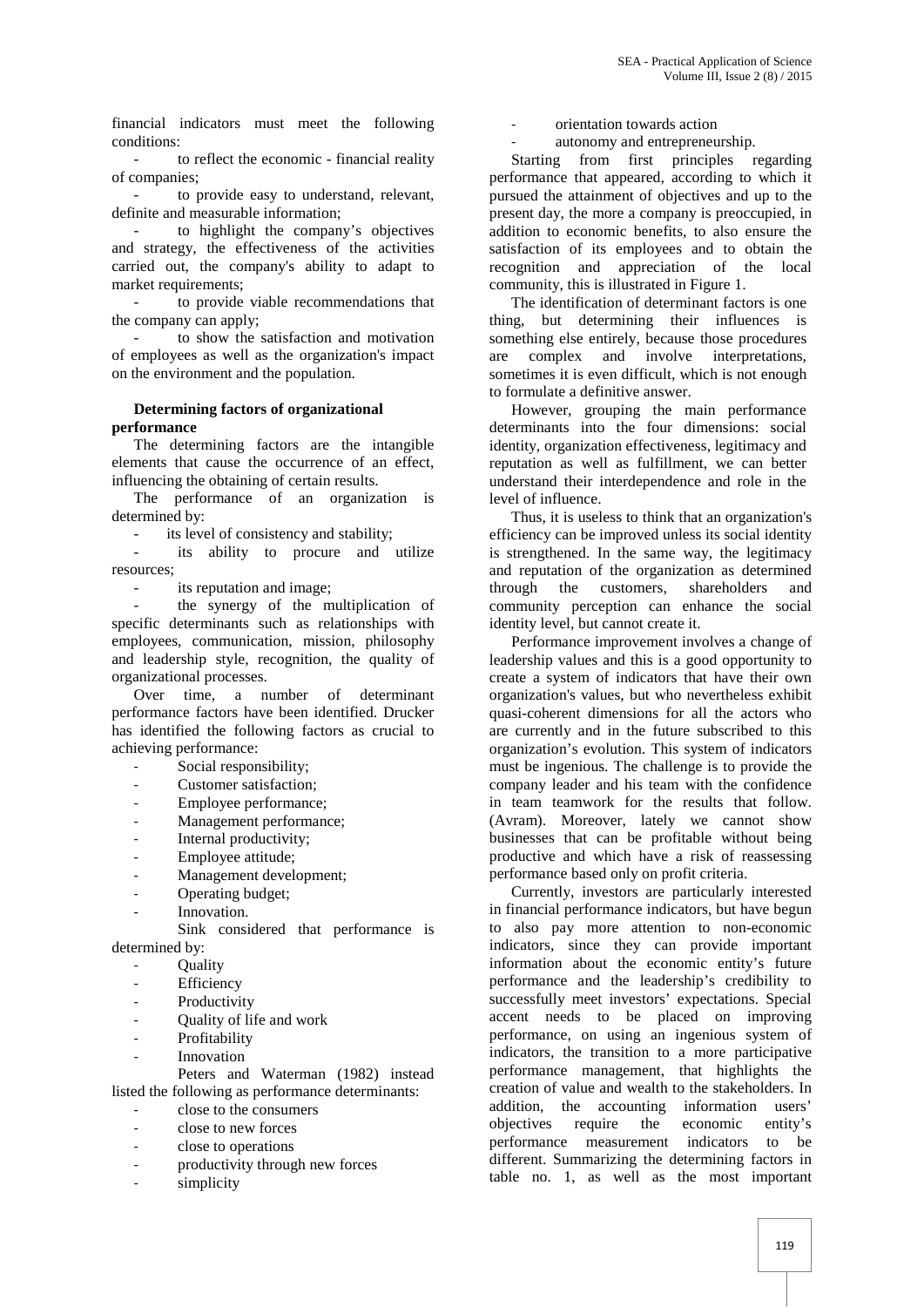performance measurement indicators, grouped by categories of users' objectives, by analyzing this annex we can observe that the performance of a company is perceived differently depending on the users' divergent interests. The new economic thinking is trying to move away from traditional analysis and introduces a number of new principles that lead to maximizing value for shareholders. Firstly, economic decisions are based, increasingly less on accounting budgets that may contain easily manipulated performance indicators and focus on strategies and control and action mechanisms aimed at maximizing the wealth of shareholders.( Savin Mihai, 2012).

## **Organizational performance indicators**

Performance indicators - the management tools - the expression became common, but their understanding remains complex.

Given the complexity of the concept of performance, the indicators must comprise several aspects and fulfill several functions. Thus, one speaks of process or outcome indicators, or tracking indicators or progress indicators. Performance indicators fall under a philosophy of continuous improvement, like the one introduced by Deming, relying on the repetitive application of the following principles: "Planning - Execution - Control - Action". In fact, the indicators verify the extent to which the results obtained correspond to the planned objectives. From this point of view, measurement is a condition "sine qua non" of performance evaluation, but is not itself an end: we do not measure to measure, but to evaluate (to verify). In turn, the assessment is not an end in itself either, but a management tool. It is therefore the role of management to establish in advance the goal and the role of the measurement and evaluation, and therefore of the performance indicators

The performance indicators in its structure must capture, at the same time, the following aspects: the objectives of the company, its strategy, efficacy and effectiveness of activities carried out, the ability to adapt to the requirements of the market in which it operates. As a rule, a set of indicators used in assessing the overall performance includes the two major categories of indicators: financial and non-financial. Because, at the global level, the trend to report the three global performance dimensions became more pronounced, in the near future it will either be imposed through legal regulations, or it will be requested by the companies' partners. The most publicized standardization trends project is the Global Reporting Initiative (GRI), having as its main objective the development of a Reporting Guide in the field of sustainability. The Global Reporting

Initiative was initiated in 1997, and starting in 2002 it became independent, being an official collaboration center of the Performance Indicators, Performance Management, Performance Measurement Systems United Nations Environment Programme (UNEP). GRI's mission is to develop and disseminate sustainable reporting principles that are applicable globally.(Pintea, 2011).

## **Economic performance indicators**

In a traditional sense, a company's economic performance is the ability to produce benefits for its owners, in particular, through the innovation of products and efficient use of resources. When we talk about this kind of economic performance in a business context, we usually understand it as a form of profit.

The definition of economic profit is the difference between revenue and the opportunity cost of all resources used for the production of the products sold.

When we refer to the company's economic performance, it can be easily quantified and reflected through indicators such as:

profitability rates- represent a ratio of one result indicator (profit or loss) and an indicator reflecting an activity workflow (turnover, resources consumed) or a stock (equity, total assets). The profitability rate is a relative size that expresses the extent to which the capital as a whole brings profit. The indicators built according to advanced or occupied capital express mainly the investors' interests, while the indicators built on consumed resources mostly expresses the interests of the company's managers. The main profitability rates used in the economic and financial analysis of the enterprise are: commercial profitability rate, the profitability rate of resources consumed, economic profitability rate, the financial profitability rate.

self-financing capacity- reflects the financial economic growth potential of the company, namely the internal financing source generated by its industrial and commercial activity, intended to ensure the financing of some needs of the current management; growth of the floating capital; total or partial financing of new investments; repayment of contracted loans; the remuneration of invested capital.

rate of turnover - number of turnovers of the average stock of current assets (working capital) that take place to achieve the sales volume (turnover). The higher the turnover number, the more efficient the activity, with the same volume of current assets achieving a higher sales volume and higher profit.

productivity is determined by means of the following formula:  $P = B / F(i)$  where:  $P =$ productivity  $\overline{B}$  = the economic goods obtained  $F(i)$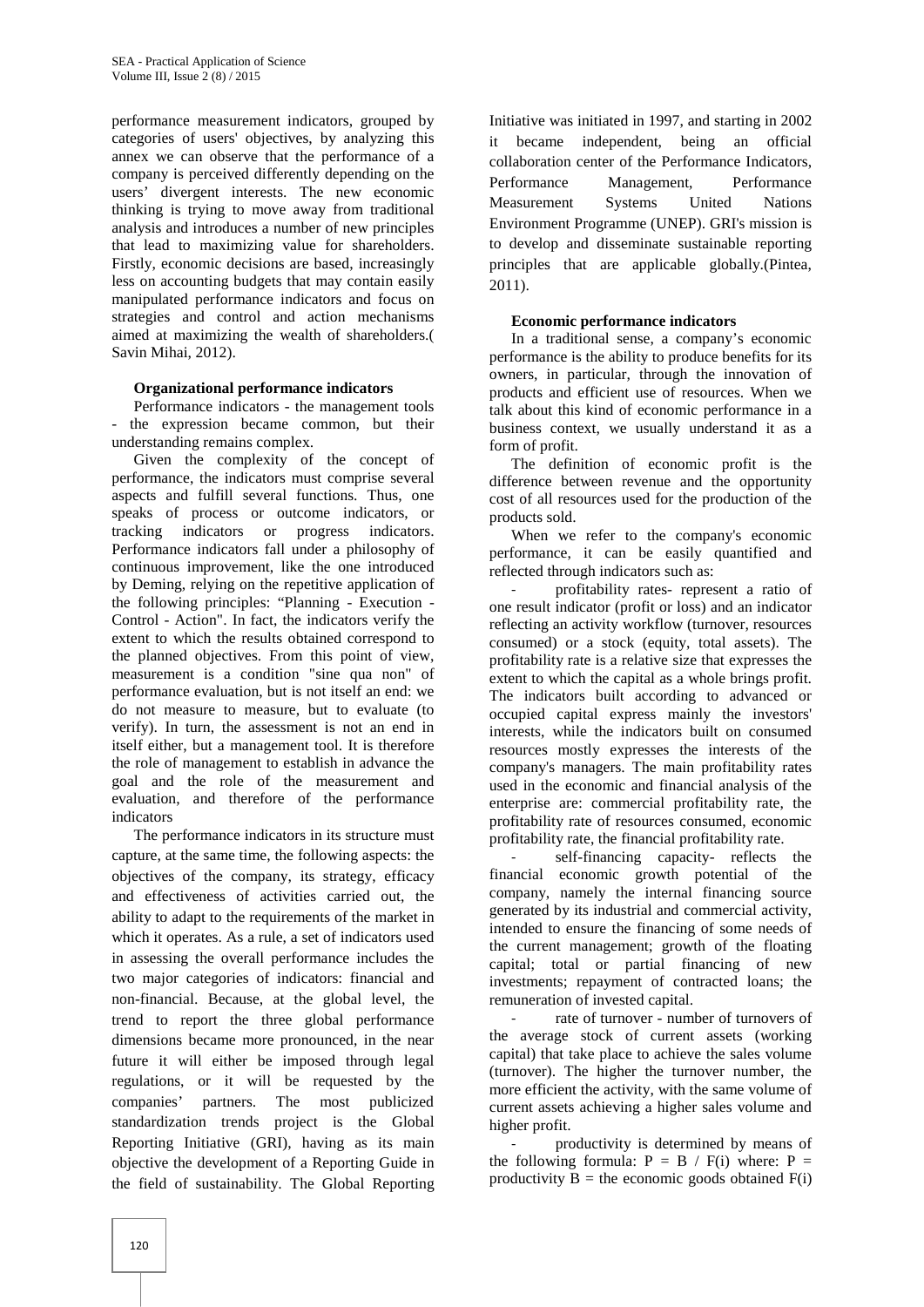= production factors. The level and evolution of productivity depend on many economic and extra economic circumstances: quality of production factors used, quality of the organization and management of the economic activity, economic motivation of the holders of the factors of production and the extent to which this is done, natural conditions, social and psychological climate.

product/service quality - all the properties and characteristics of a product/service which gives it the property to meet expressed or implied needs.

- organizational climate - is a result of employee perceptions, perceptions that exert a major influence on their behavior in a given period of time, representing a collective as well as individual interpretation of the company's culture. (Ticu, 2008).

innovation - is the process through which a social and economic value is developed, as well as the process of implementing ideas to produce new improvement strategies, capabilities, products, services, or processes.

market share - share which a company holds in a product's actual (real) or potential market, at a given time.

*The use and limitations of economic and financial indicators*

In order to carry out a relevant analysis based on financial rates, the following issues must be considered:

 $\triangleright$  A point of reference is always needed, whether it is historical values, forecasts or calculated values for other companies with a similar activity

> Analysis based on a single indicator may lead to erroneous interpretations, the study of several rates in order to get an accurate picture of the financial position or performance of the company being recommended

 $\triangleright$  The use of end of the year balance values when calculating the financial indicators can lead to obtaining errors due to seasonal factors, therefore it is recommended to use average values (ex: End of the year stocks - Beginning of the year stocks/2)

 $\triangleright$  Financial rates are influenced by existing accounting limitations.

## **Social performance indicators**

According to GRI, the company's social performance indicators are divided into several categories, according to one of the following four aspects for whose assessment they are used: Labor Force, Human Rights, Society and the Product Responsibility (Avasilc i, 2001).

Labor force :

 The total volume of the labor force according to the type of employment, type of employment contract and region;

 The total number and turnover of employees grouped by age, gender, region;

 The percentage of employees who joined collective bargaining agreements;

 The minimum length of the period of notice;

- Educational, training, counseling, prevention and control of the risk of serious illnesses programs, that support employees, their families or members of local communities;

Career development programs;

 Rate of occupational illnesses, lost days of work and absenteeism, and number of work-related deaths;

 Management skills development and ongoing learning programs;

 Percentage of employees receiving regular career development-related assessments;

 Structure of the organization's management body and classification of employees according to gender, age, minority group membership, and other indicators;

Human rights:

 Percentage and total number of significant investment agreements that include human rights clauses;

 Percentage of the company's significant suppliers and contractors which have been analyzed in terms of the way in which they respect human rights;

 The number of hours allocated for training employees regarding human rights;

- The total number of accidents that have occurred as a result of discrimination and the actions taken in this regard;

 The identification of operations which could endanger the right of free association and collective bargaining, and the actions taken to support this right;

 Identification of transactions which present a significant risk of occurrence of child labor and the actions taken in order to eliminate child labor;

 Identification of operations that pose an increased risk of forced labor and the measures taken to eliminate forced labor;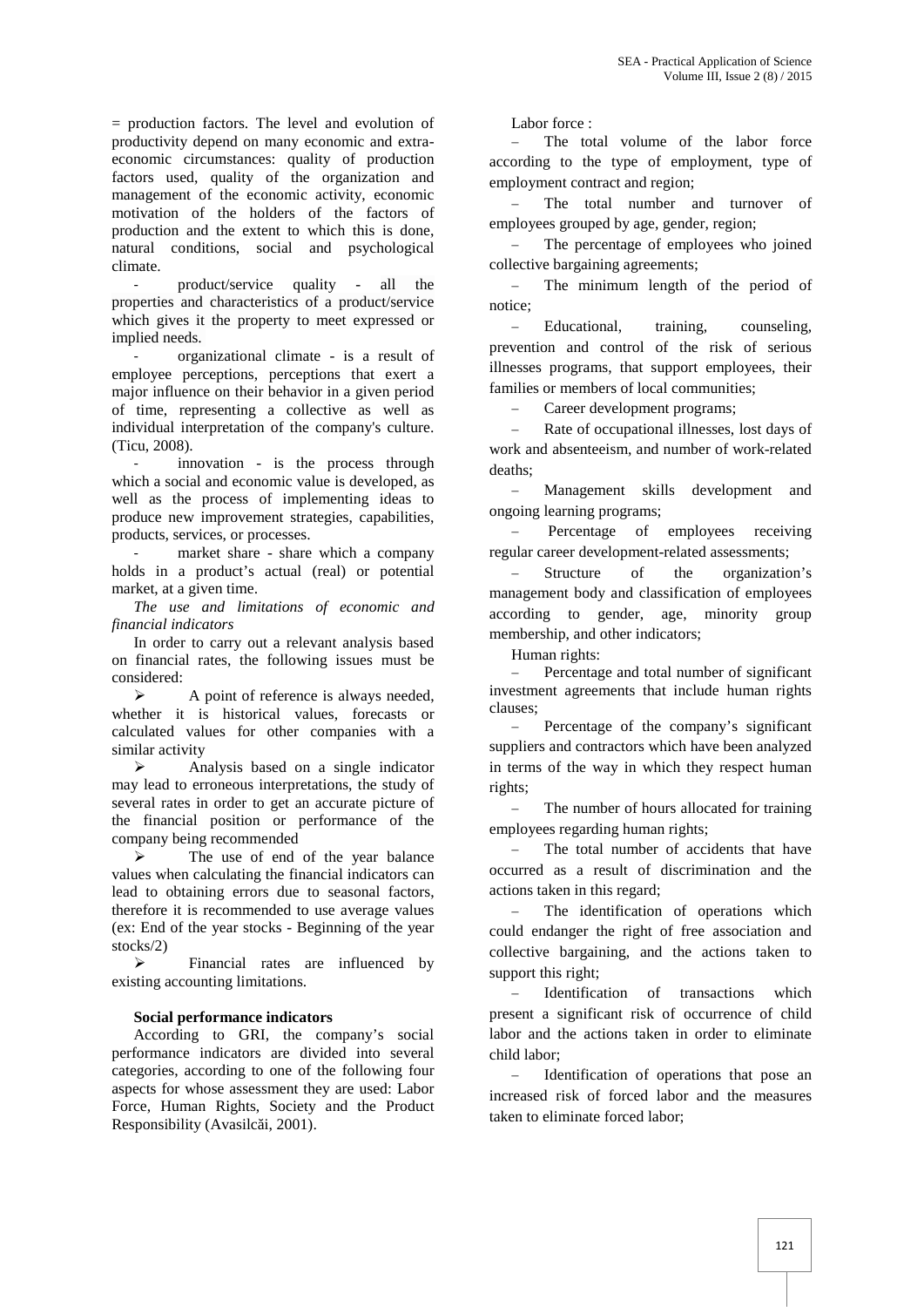Society:

 The nature, purpose and effectiveness of any program that manages and assesses the impact of the company's operations on the community;

 The percentage and total number of companies analyzed for risks related to corruption;

 The percentage of employees receiving training on anti-corruption policies and procedures within the company;

 Actions taken in response to cases of corruption detected within the organization;

 The organization's participation in public policy development and lobbying activities

 The total number of legal actions taken in the direction of anti-competitive behavior, anti-trust and monopolistic practices, as well as the final results of these actions;

 The monetary value of the financial fines and the total number of non-financial penalties received by the company for noncompliance with the laws and regulations in force;

Product responsibility :

 Stages of the life cycle in which the product/service's impact on the client's health and safety is evaluated in order to improve the percentage of product/service categories that are subject to them;

 Type of product/service information required by legal procedures, and the percentage of products and services which are the subject thereof

 The number of incidents resulting from noncompliance to the rules concerning the labelling and availability of information for products and services;

 Customer satisfaction-related practices, including results of surveys measuring customer satisfaction;

 Programs for adherence to laws, standards and codes related to marketing communications, advertising, promotion and sponsorship;

 The monetary value of the financial fines received by the company for noncompliance with the laws and regulations in force concerning the supply and use of products and services.

#### **Environmental performance indicators**

The environmental dimension of sustainability refers to the environmental impact on natural systems, including ecosystems, soil, air, and water. According to the Global Reporting Initiative, environmental performance indicators should reflect the performance of inputs and the performance of outputs. In addition, environmental performance should also include aspects of

performance concerning biodiversity, environmental compliance, and other relevant information, such as environmental expenditure or the impact of products and services.

Materials used, as volume or share:

Percentage of materials used as input materials that are recycled;

- Energy consumption;

Energy saved due to conservation and efficiency improvements;

- Initiatives for providing energy-efficient products or services and the reductions in energy requirements as a result of these initiatives;

Initiatives to reduce indirect energy consumption and the reductions achieved;

- Total water consumed;

Share and total volume of recycled and reused water;

- Description of the significant impact of the company's activities, products and services on biodiversity in protected areas and areas of high biodiversity located outside protected areas;

Protected or restored habitats;

Current strategies, actions and future plans for managing the company's impact on biodiversity;

Initiatives to mitigate the impact of products and services on the environment and the level of mitigation of the impact.

Percentage of products sold and their packaging materials that are reclaimed;

The monetary value of the financial fines and the total number of non-financial penalties received by the company for noncompliance with the environmental laws and regulations in force.

The significant environmental impact of transporting products, materials and other goods necessary for the organization's operations, and the transportation of the work force;

Total expenses and investments intended to protect the environment.

#### **Conclusions**

The classic performance measurement indicators have the disadvantage that they provide information about the historical performance achieved by the company. These indicators do not take into account the cost of invested capital, but only highlight the results of its use. As a result, if we confine ourselves only to the use of classical indicators can encounter companies which obtain economic performance but which do not create value, but consume it, or even "destroy" the existing one. The creation of wealth for the company's investors must be permanently assessed, because the invested financial resources are the "blood" that keeps the economic entity alive.

The future direction of companies' performance reporting will be a mixed model that will make it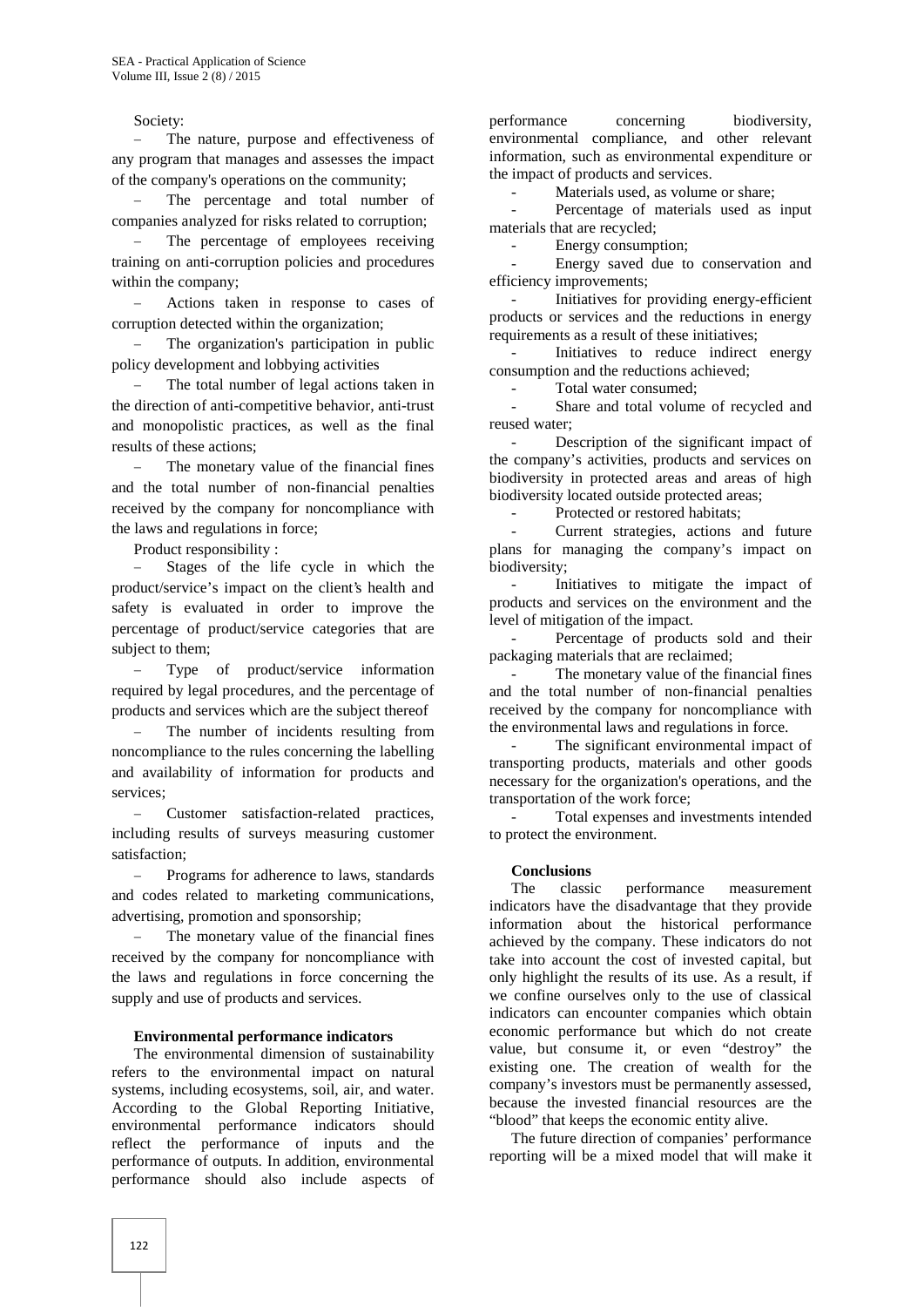possible to cumulatively meet three fundamental requirements at the microeconomic level:

result obtained as a measure of the economic entity's performance;

measurement result of the stakeholders' "wealth creation":

highlighting social and environmental performance aspects.

Whether we are talking about economic, social or environmental indicators, it is certainly clear and easy to understand that one determines the other and the fact that managers have understood that they have to introduce social and environmental performance in their development strategy.

The identification of determinant factors is one thing, but determining their influences is something else entirely, because those procedures are complex and involve interpretations, sometimes it is even difficult, which is not enough to formulate a definitive answer.

#### **Acknowledgement**

This work was cofinanced from the European Social Fund through Sectoral Operational Programme Human Resources Development 2007- 2013, project number POSDRU/159/1.5/S/134197 "Performance and excellence in doctoral and postdoctoral research in Romanian economics science domain"

#### **REFERENCES**

1. Silvia Avasilci, (2001) Performance management, *course in electronic format;*

2. Niculescu, M. (2013) Financial diagnosis, *Vol.2, Ed.Economic*, Bucharest;

3. Marius Pantea, Delia Gligor, Cecilia Anis, (2014) Economic Determinants of Romanian Firms' Financial Performance, Procedia - *Social and Behavioral Sciences, Volume 124*, Pages 272- 281, ISSN 1877 - 0428, http://dx.doi.org/10.1016/j.sbspro.2014.02.486.

(http://www.sciencedirect.com/science/article/p ii/S1877042814020345)

4. Suzana Demyen, Ion Lala Popa, (2014). Methods of Determining the Level of Performance Achieved by Human Resources in Small and Medium Sized Enterprises,Using the Analysis of Specific Indicators, Procedia - *Social and Behavioral Sciences, Volume 124*, Pages 43- 50,ISSN1877-

0428,http://dx.doi.org/10.1016/j.sbspro.2014.02.45 8

(http://www.sciencedirect.com/science/article/pii/S 1877042814020060)

5. Peter F. Drucker, Management Challenges for the 21st Century, *Harper Business*, 1999 p. 207

6. Peters T.J. and Waterman R. H. (1982) in search of excellence. New York : *Harper & Row*

7. Pintea Mirela Oana (2011) Financial and nonfinancial approaches on increase of the performances at the economic sentitie. *doctoral thesis*, Cluj Napoca

8. Savin Mihai, (2012) New dimensions for economical - financial performance measurement and analysis in the context of governancebased on financial markets. *Management Intercultural. Vol. 27* Issue 1, p106-112; ISSN: 1454-9980

9. Sink P.E. (1986), Performance and productivity measurement: the art of developing creative score boards, *Industrial Ingineer*, January, p.86-90.

10. Ticu Constantin (2008) Analysis of organizational climate, vol. *Organizational Psychology management. Current trends* pages 171-196, (coord Avram E. i Cooper C. L.), *Ed. Polirom*, Ia i

## **Online sources**

11. http://catalog.flatworldknowledge.com/bo okhub/6?e=fwk-127512-ch01\_s04, accessed on 06.11.2014

12. https://www.google.ro/url?sa=t&rct=j&q= &esrc=s&source=web&cd=1&cad=rja&uact=8&ve d=0CB8QFjAA&url=http%3A%2F%2Fadaptabilit ate.upm.ro%2Fassets%2Fcursuri%2Fmp%2FMID U%2Favram-

tripon%2FMANAGEMENTUL%2520INOVARII %2520SI%2520DEZVOLTARII%2520UMANE- CURS%2520TRIPON.pdf&ei=movPVKn5Csb accessed on 10.12.2014

13. UKj1gpgN&usg=AFQjCNGvRvPbgHt9T QBY8ZqDDob4w2Rsyw&bvm=bv.85076809,d.bG Q, accessed on 15.01.2015.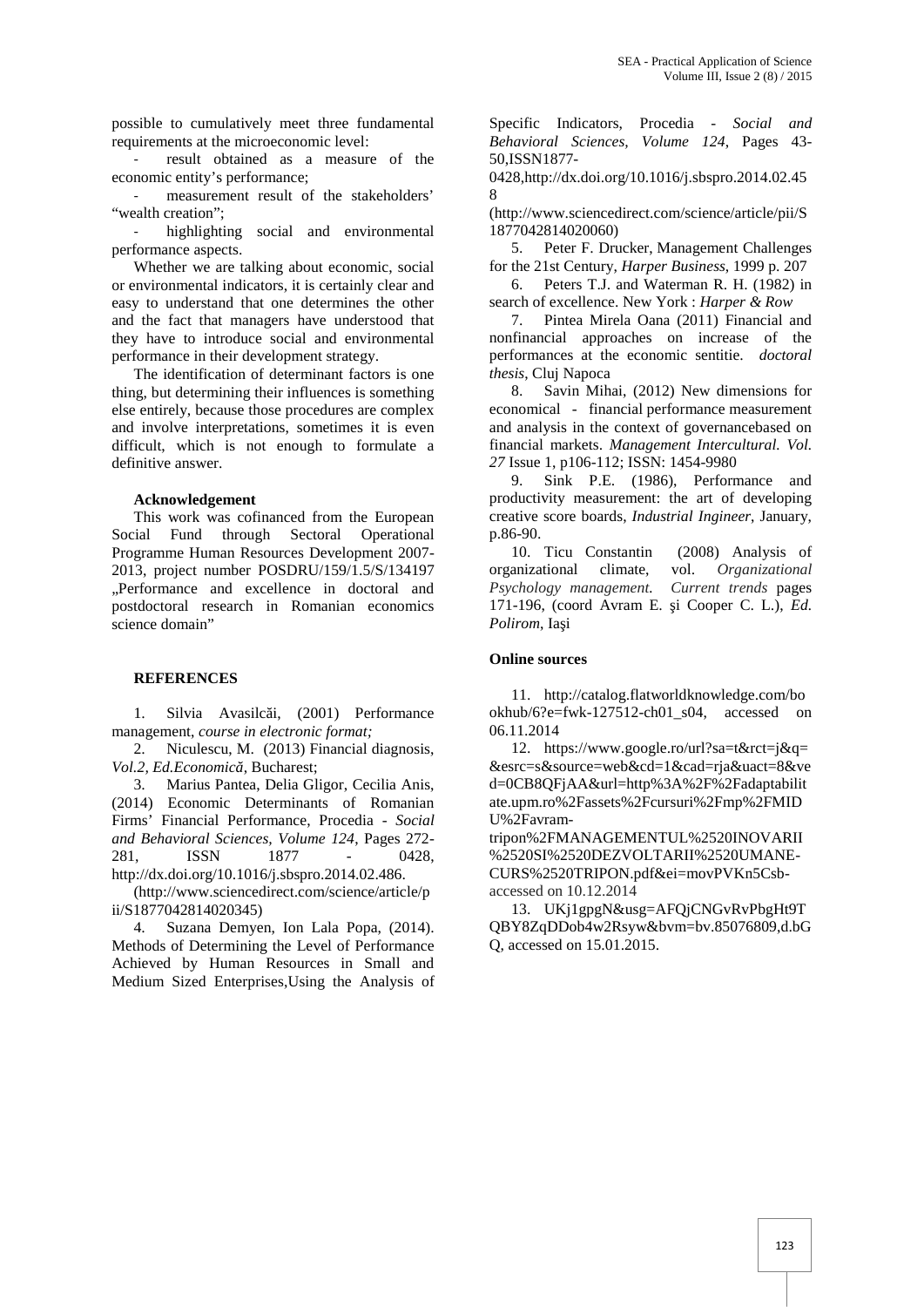## *Tables*

Table no.1 Performance measurement indicators

| <b>Users</b> | <b>Objectives pursued</b>             | <b>Performance measurement indicators</b>                     |
|--------------|---------------------------------------|---------------------------------------------------------------|
| Shareholders | - determining the enterprise value    | - net profit and rates built based on it;                     |
|              | and the remuneration capability of    | - indicators which express value creation (E.V.A;             |
|              | invested capital;                     | M.V.A);                                                       |
|              | - shareholders' satisfaction indices; | - return on invested capital;                                 |
|              | - the structure of the results;       | - cash flow;                                                  |
|              | - the economic entity's financing;    | - gross margin of self-financing;                             |
|              | - the company's financing;            | - turnover;                                                   |
|              |                                       | - net profit per share;                                       |
|              |                                       | - the course of action;                                       |
|              |                                       | - the rate of recovery of invested capital;                   |
|              |                                       | - operational profit variation;                               |
|              |                                       |                                                               |
|              |                                       | - indirect expenses/net turnover;                             |
|              |                                       | - variation in financial expenses;                            |
| Managers     | Estimation of the strategic and       | - resource use indicators (costs);                            |
|              | tactical objectives and the degree of | - result, efficiency, effectiveness indicators;               |
|              | achievement thereof                   | - activity indicators (management);                           |
|              |                                       | - indicators specific to sustainable development;             |
| Creditors    | Determining the company's ability     | - liquidity indicators;                                       |
|              | to generate cash or cash equivalents  | - solvency indicators;                                        |
|              |                                       | - cash-flow indicators;                                       |
| Employees    | Determining the remuneration type     | - activity indicators;                                        |
|              | and level, as well as assessment of   | - efficiency indicators;                                      |
|              | stability;                            | - employee satisfaction index compliance with labor           |
|              | - legal<br>regulation<br>and          | law, hygiene, safety, environment                             |
|              | requirements;                         | - profit-correlated bonuses;                                  |
|              | - security,<br>comfort,<br>trust,     | - remuneration adjustment to the cost of living;              |
|              | fulfillment/achievement,<br>esteem,   | - equal opportunities;                                        |
|              | affiliation needs                     | - the company's strategic vision;                             |
|              | - skill development;                  | - education and training programs                             |
|              | - human resource planning             | - the<br>function's<br>degree<br>description,<br>of<br>social |
|              |                                       | advantages;                                                   |
| Customers;   | Estimation of quality of production   | - production quality indicators;                              |
| Users/       | and stability assessment;             | - total quality indicators;                                   |
| consumers    | - security and comfort needs;         | - customer satisfaction index,                                |
|              | - affiliation needs;                  | - market share;                                               |
|              | - market profitability;               | - number of products led as a leader;                         |
|              | - innovation;                         | - global image of managers;                                   |
|              | - market knowledge;                   | - brand image;                                                |
|              | - size of the product range;          | - time to resolve complaints;                                 |
|              | - price;                              | - number of new, gained costumers;                            |
|              | - positioning/communication;          | - lost costumers;                                             |
|              |                                       | - costumer evaluation result:                                 |
|              |                                       | - introduction time of new products;                          |
|              |                                       | - brands that support the product advantages;                 |
|              |                                       | - growth of turnover through customer loyalty;                |
| Local        | - sustainable<br>development          | - indicators specific to sustainable development;             |
| community    | assessment;                           | - relations with competent authorities                        |
|              | - ethics and global image             | - involvement in the national and local economy;              |
|              | - involvement in community life;      | - involvement in training and education;                      |
|              |                                       | - support of sports and recreation activities                 |
|              |                                       | - global image index;                                         |
|              |                                       | - support of medical and social actions;                      |
|              |                                       | - health, environmental and labor safety protection           |
| Economic     | - information system;                 | - informational system performance;                           |
| entity       | - processes;                          | - accessibility of information;                               |
|              |                                       | - number of outsourced processes                              |
|              |                                       | - productivity as turnover per employee;                      |